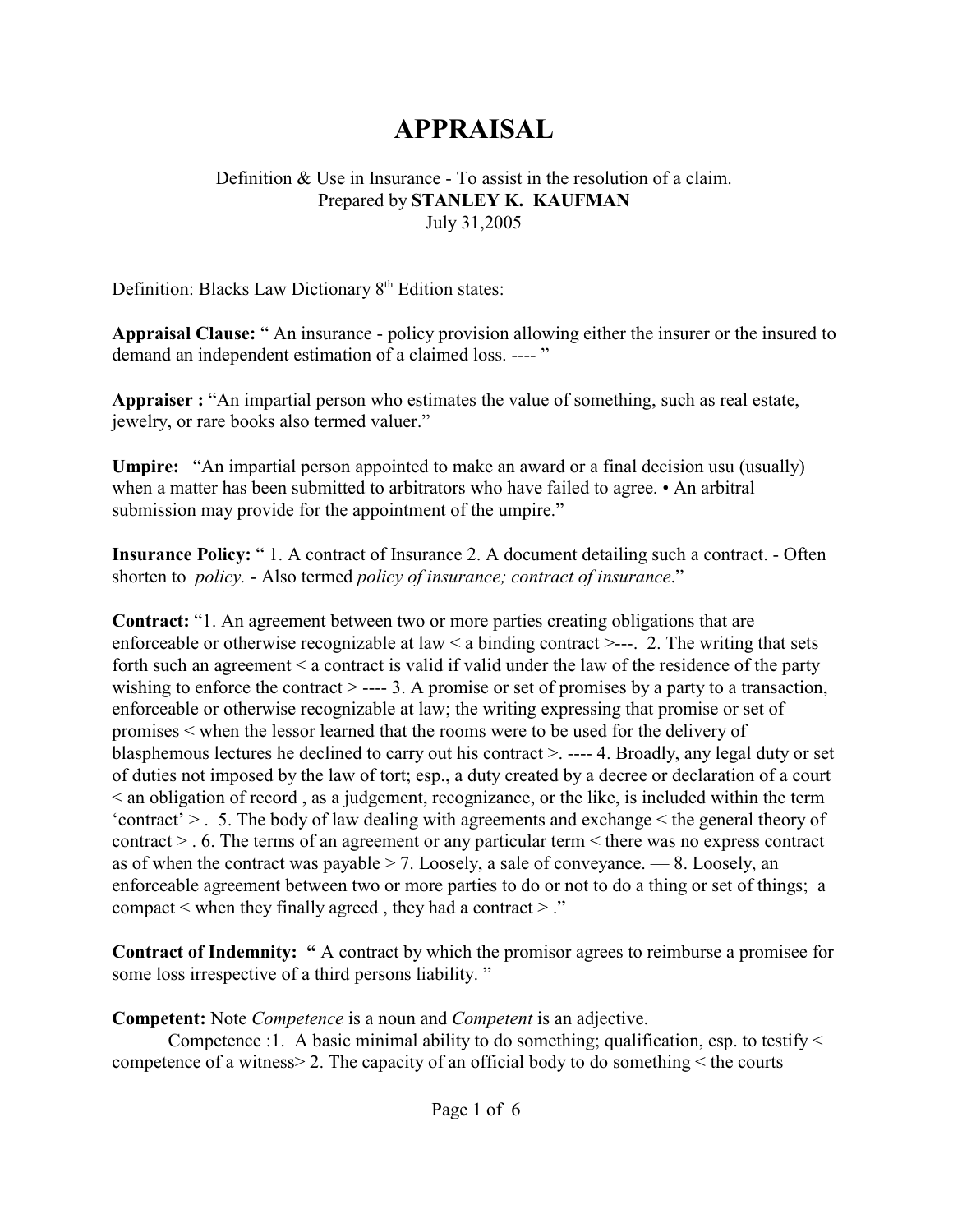competence to enter a valid judgment > . 3. Authenticity < the documents were supported by a business - records affidavit, leaving their competence as evidence beyond doubt >.

**Disinterested:** Free from bias, prejudice or partiality; not having a pecuniary interest a disinterested witness >.

**Qualified: 1.** Possessing the necessary qualifications; capable or competent < a qualified medical examiner > 2. Limited; restricted < qualified immunity >.

**Insurance Code 2071** Appraisal states:

## **Appraisal**

In case the insured and this company shall fail to agree as to the actual cash value or the amount of loss, then, on the written request of either, each shall select a competent and disinterested appraiser and notify the other of the appraiser selected within 20 days of the request. Where the request is accepted, the appraisers shall first select a competent and disinterested umpire; and failing for 15 days to agree upon the umpire, then, on request of the insured or this company, the umpire shall be selected by a judge of a court of record in the state in which the property covered is located. Appraisal proceedings are informal unless the insured and this company mutually agree otherwise. For purposes of this section, "**informal" means** that no formal discovery shall be conducted, including depositions, interrogatories, requests for admission, or other forms of formal civil discovery, no formal rules of evidence shall be applied, and no court reporter shall be used for the proceedings. The appraisers shall then appraise the loss, stating separately actual cash value and loss to each item; and, failing to agree, shall submit their differences, only, to the umpire. An award in writing, so itemized, of any two when filed with this company shall determine the amount of actual cash value and loss. Each appraiser shall be paid by the party selecting him or her and the expenses of appraisal and umpire shall be paid by the parties equally. In the event of a government-declared disaster, as defined in the Government Code, appraisal may be requested by either the insured or this company but shall not be compelled.

### **DESCRIPTION OF INSURANCE CODE " APPRAISAL "**

• **In case the insured and this company shall fail to agree** as to the actual cash value or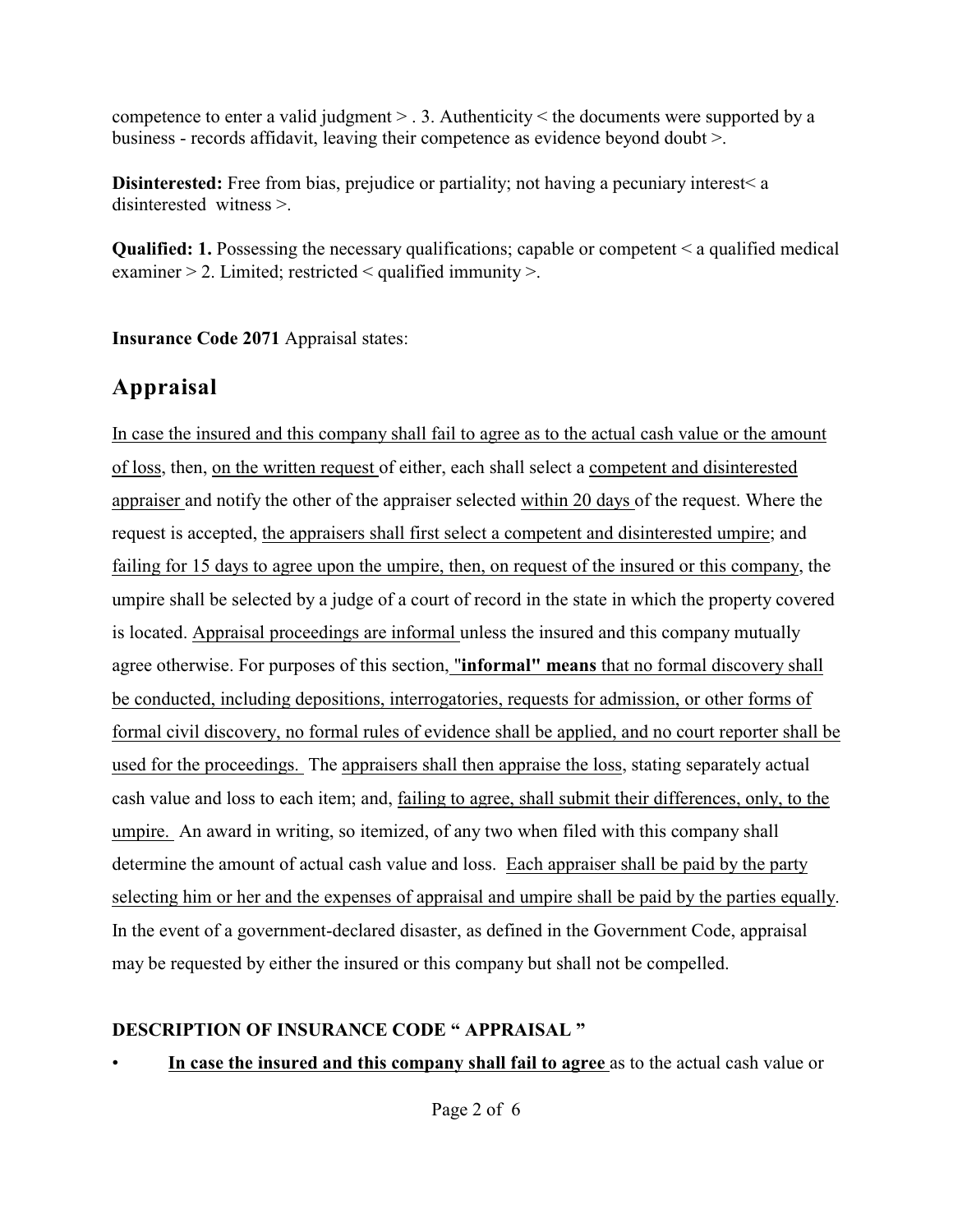the amount of loss.

It is important the insurer make an offer <sup>1</sup>, which is govern by the Fair Claims Practice Act 2695, unless the loss is under investigation an insurer must make a timely offer. It is also suggested the insured provide the Insurer with a claim **²** and or a "Proof of Loss**" ³** . Should the insurer or the insured make a claim that is unacceptable to either they can demand Appraisal.

**Note 1**- as defined under Insurance regulations 2695.7

(h) Upon acceptance of the claim and, when necessary, upon receipt of a properly executed release, every insurer, except as specified in subsection  $2695.7(h)(1)$  and  $(2)$  below, shall immediately, but in no event more than **thirty (30) calendar days later, tender payment of the amount of the claim which has been determined** and is not disputed by the insurer. In claims where multiple coverage is involved, payments which are not in dispute and where the payee is known shall be tendered immediately, but in no event in more than thirty (30) calendar days, if payment would terminate the insurer's known liability under that individual coverage, unless impairment of the insured's interests would result. This subsection shall not apply where the policy provides for a waiting period after acceptance of claim and before payment of benefits. **Note 2-** as defined in Insurance Regulations 2695.7 b) Upon receiving proof of claim, every insurer, except as specified in subsection 2695.7(b)(4) below, shall immediately, but in no event more than forty **(40) calendar days later, accept or deny the claim, in whole or in part. The amounts accepted or denied shall be clearly documented in the claim file. Note 3 Proof of Loss; Insurance code 2071 under section titled Requirements in Case of loss describes the duties of the insured as well as the Proof of loss -- as:**

# **Requirements in case loss occurs**

The insured shall give written notice to this company of any loss without unnecessary delay, protect the property from further damage, forthwith separate the damaged and undamaged personal property, put it in the best possible order, furnish a complete inventory of the destroyed, damaged and undamaged property, showing in detail quantities, costs, actual cash value and amount of loss claimed; and within 60 days after the loss, unless the time is extended in writing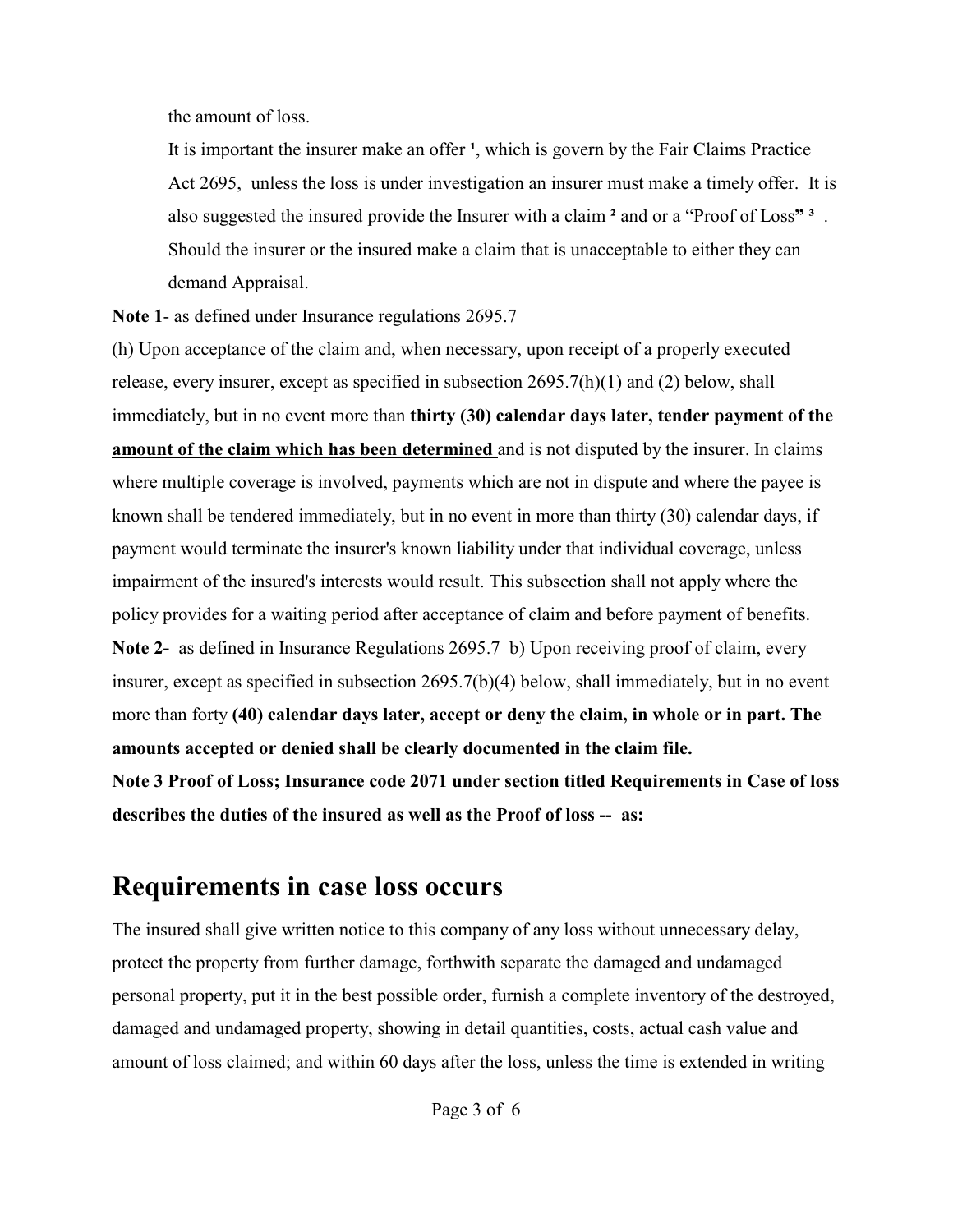by this company, the insured shall render to this company a proof of loss, signed and sworn to by the insured, stating the knowledge and belief of the insured as to the following: the time and origin of the loss, the interest of the insured and of all others in the property, the actual cash value of each item thereof and the amount of loss thereto, all encumbrances thereon, all other contracts of insurance, whether valid or not, covering any of said property, any changes in the title, use, occupation, location, possession or exposures of said property since the issuing of this policy, by whom and for what purpose any building herein described and the several parts thereof were occupied at the time of loss and whether or not it then stood on leased ground, and shall furnish a copy of all the descriptions and schedules in all policies and, if required and obtainable, verified plans and specifications of any building, fixtures or machinery destroyed or damaged.

## **When loss payable** ( defined in Insurance code 2071 )

The amount of loss for which this company may be liable shall be payable 60 days after proof of loss, as herein provided, is received by this company and ascertainment of the loss is made either by agreement between the insured and this company expressed in writing or by the filing with this company of an award as herein provided.

• **" ---on the written request "** Since there are specific times specified in the Appraisal Clause, for the Insured or Insurer to name their chosen Appraiser and Umpire ( Chosen by the Appraisers) . It is necessary that proof of service demanding Appraisal should be made by Certified Return receipt mailing and also by Fax ( keep verification of the Fax and CRR ) , this will establish the date the request was made.

### • **"--competent and disinterested "** Please refer to Definitions above

#### • A) **Competent**

It is very important that one examine and verify the competency / qualification of the chosen Appraiser as well as the Umpire.

If he was an adjuster representing the insurance company or if he was a " Public Adjuster" or in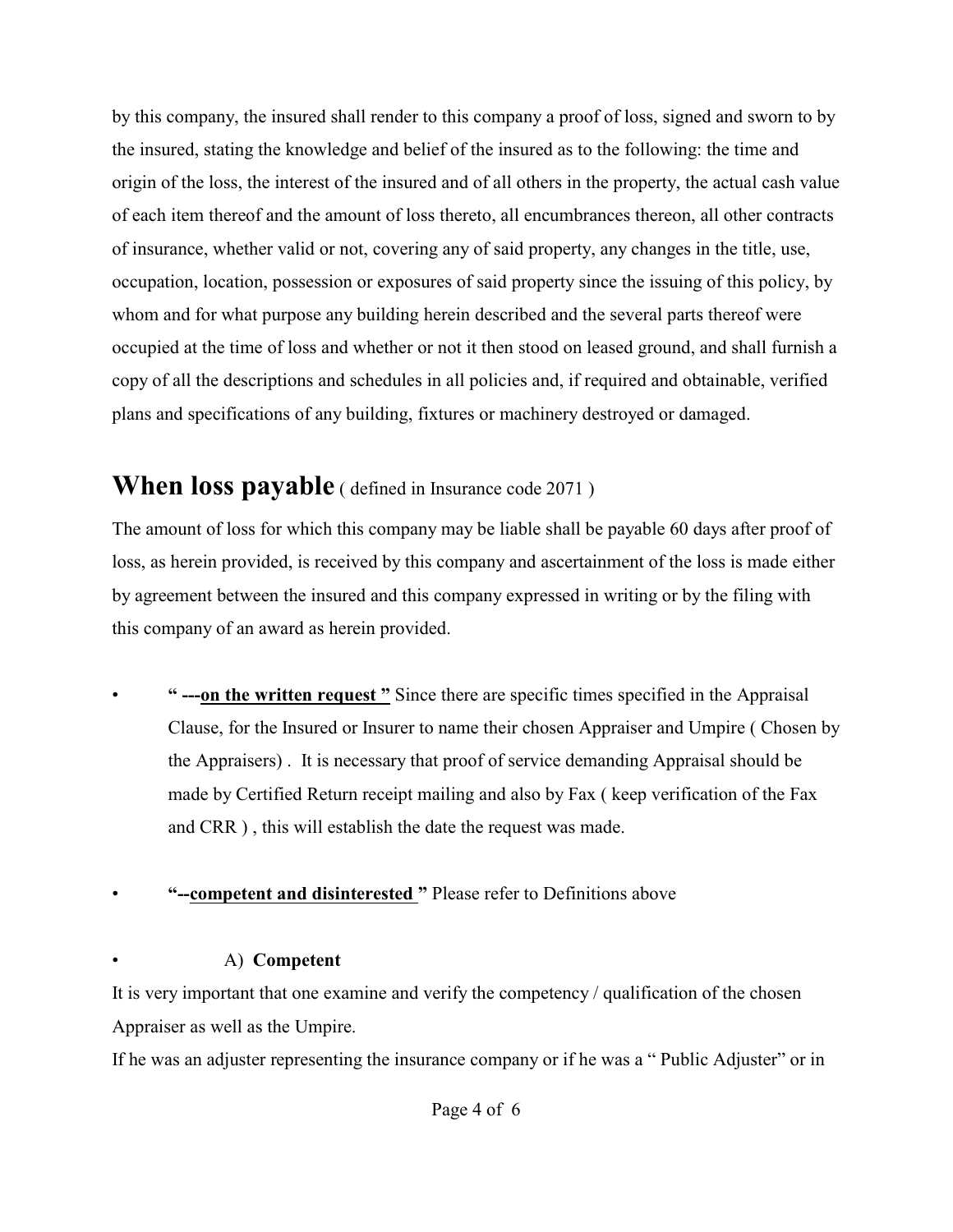the case of "Business Interruption his experience in the field of accounting. Generally speaking these types of individuals would generally be competent. In verifying the background of your Appraiser make sure there is an understanding of the terms and conditions of the insurance policy. Take the time to question the individual. Make sure that he has had training in the subject to be Appraised.

• B) **Disinterested.** This is another serious consideration to be made. The individual has to qualify as being unbiased. There are several case laws defining this and should make sure that the Appraiser and Umpire are not tied, in any manner with the individuals that hire the Appraiser. For example, if the Appraiser has represented the insured or insurer on numerous occasions, was this recent or was it many years ago. If it was recent, then the Appraiser / Umpire would be considered biased and not disinterested. If they are related or very close friends, etc., then the parties would be biased or not disinterested. The Appraiser and Umpire need to have " clean hands" when appointed. There are numerous case law on this subject. One is Figi v New Hampshire and the other is Michael v Aetna Insurance company. Figi's primary function was to disqualify the Umpire for having financial dealings with one of the Appraisers. In Michael - An insurer appeals from an order vacating a fire insurance appraisal award because of alleged "corruption" in a party-selected appraiser pursuant to Code of Civil Procedure section 1286.2, subdivision  $(b)$ .<sup>1</sup> Insurance Code section 2071 requires appraisers to be "disinterested."

• Code of Civil Procedure 1282.4

CCP 1282.4. (a) A party to the arbitration has the right to be represented by an attorney at any proceeding or hearing in arbitration under this title. A waiver of this right may be revoked; but if a party revokes such waiver, the other party is entitled to a reasonable continuance for the purpose of procuring an attorney.

Note: Comment by writer: